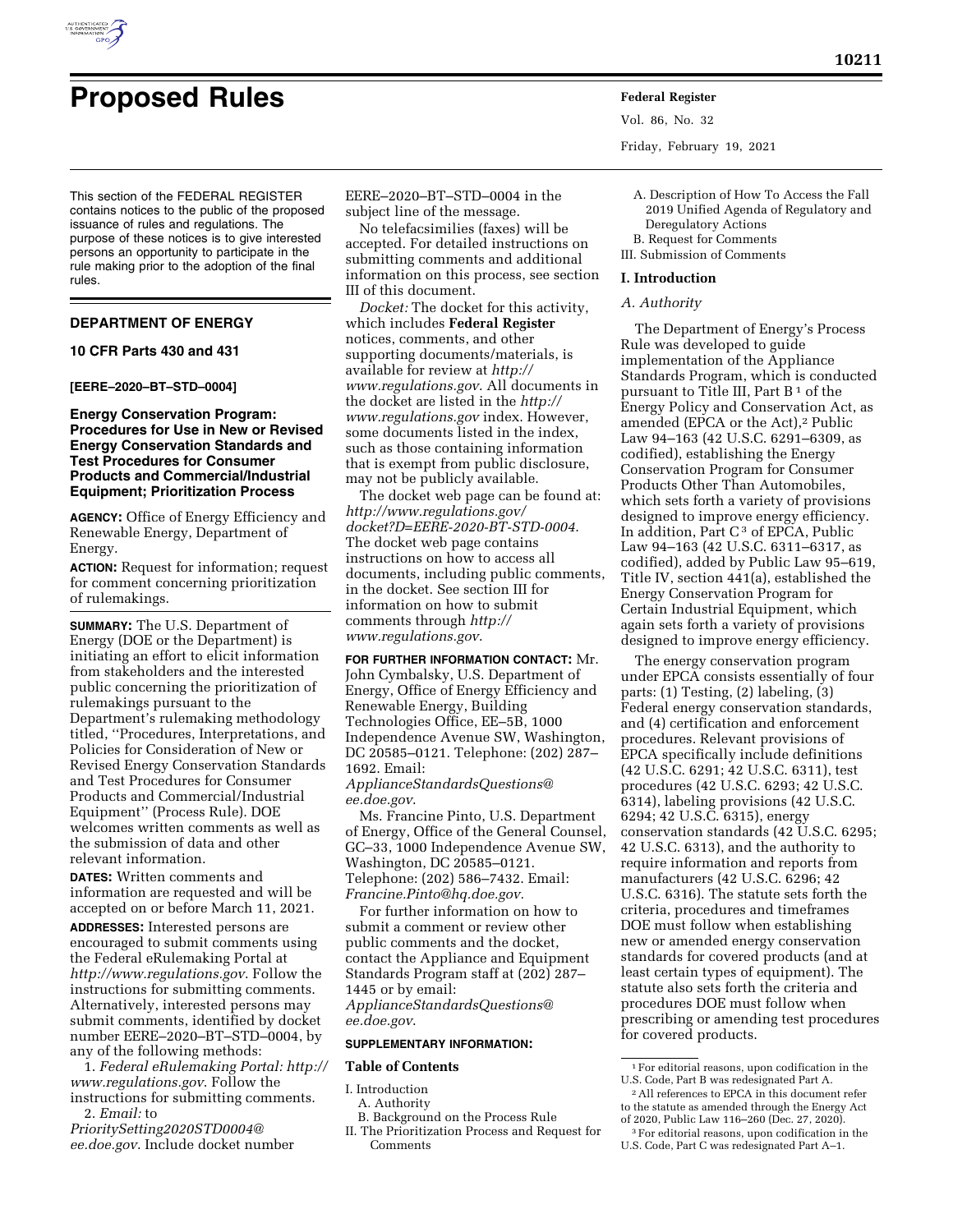## *B. Background on the Process Rule*

On July 15, 1996, DOE published a final rule titled, ''Procedures, Interpretations and Policies for Consideration of New or Revised Energy Conservation Standards for Consumer Products.'' 61 FR 36974. This document was codified at 10 CFR part 430, subpart C, appendix A, and became known colloquially as the ''Process Rule.'' The Process Rule was designed to provide guidance to stakeholders as to how DOE would implement its rulemaking responsibilities under EPCA for the Appliance Standards Program.

The Department published a revised Process Rule in the **Federal Register** on February 14, 2020. 85 FR 8626. Section 4(b) of the Rule as revised, includes an opportunity for stakeholders to provide input on the prioritization of the Department's rulemakings as DOE prepares its Spring Regulatory Agenda.

Pursuant to Executive Order 13990 of January 20, 2021 (E.O. 13990; 86 FR 7038, January 25, 2021), DOE was directed to consider ''suspending, revising or rescinding'' certain agency actions, including DOE's Process Rule. (E.O. 13990, Sec. 2(iii)) As directed by E.O. 13990, DOE is in the process of reconsidering the Process Rule but has determined that such reconsideration is not inconsistent with the Process Rule requirement in section 4(b) to seek early stakeholder feedback.

#### **II. The Prioritization Process and Request for Comments**

The revised Process Rule provides that stakeholders will have the opportunity to provide input on the prioritization of rulemakings as DOE begins its preparation of the Spring Regulatory Agenda. If stakeholders believe that the Department is pursuing a rule that should not be prioritized as active, for example, the stakeholder comments should reflect such an opinion and inform the Department as to how such rule should be prioritized, if at all, with an explanation for the stakeholder's recommendation. At the same time, if stakeholders believe that DOE should act more quickly on a particular rulemaking, commenters should make such a point with as much specificity as possible to indicate a revised timeline with an explanation for the recommendation. In addition, if stakeholders believe a rulemaking should be initiated and prioritized that is not already underway, the Department would welcome that feedback.

In making its recommendations, stakeholders can utilize the regulatory text in the revised Process Rule, section 4, entitled, Setting Priorities for Rulemaking Activity, that sets forth the factors the Department considers in making its priority-setting decisions.4

## *A. Description of How To Access and Use the Fall 2020 Unified Agenda of Regulatory and Deregulatory Actions*

As noted in the revised Process Rule, DOE requests that stakeholders use the previous year's Fall Unified Agenda of Regulatory and Deregulatory Actions (in this case, the 2020 Fall Agenda) as the common frame of reference for stakeholder comments. The 2020 Fall Agenda shows the two basic categories of agency actions: (1) Active rulemakings and (2) long-term actions.

How the rules are ultimately categorized (active versus long-term actions) in the Unified Agenda depends upon the projection date DOE enters into the Regulatory Information Service Center Office of Management and Budget/Office of Information and Regulatory Affairs Consolidated Information System (ROCIS) for the next action in each timetable associated with a specific rule. Generally speaking, those rules with a ''next action'' that is scheduled more than a year away will be categorized as long-term actions; those rules having a ''next action'' within a year are generally categorized as active rules.

The steps to access the active regulatory agenda actions/agency rule list are as follows:

(1) Go to *[www.reginfo.gov](http://www.reginfo.gov)*.

(2) To access the active actions, go to the box titled, ''Unified Agenda and Regulatory Plan,'' and click on the line item that is titled, ''The Fall Agenda was published on 12/09/2020.''

(3) Go to ''Fall 2020 Unified Agenda of Regulatory and Deregulatory Actions Active Regulatory Actions Listed by Agency.''

(4) Go to ''Select Agency'' and in the dropdown menu select ''Department of Energy'' and click ''Submit.'' What will appear is the Agency Rule list for DOE's portion of the

Setting Priorities for Rulemaking Activity (a) In establishing its priorities for undertaking energy conservation standards and test procedure rulemakings, DOE will consider the following factors, consistent with applicable legal obligations:

(1) Potential energy savings; (2) Potential social and private, including environmental or energy security, benefits;

(3) Applicable deadlines for rulemakings;

(4) Incremental DOE resources required to complete the rulemaking process;

(5) Other relevant regulatory actions affecting the products/equipment;

(6) Stakeholder recommendations; (7) Evidence of energy efficiency gains in the

market absent new or revised standards; (8) Status of required changes to test procedures; and

2020 Fall Agenda. This is the list of all DOE active rulemakings. Rules of the Appliance Standards Program will be included with those DOE rules designated as "DOE/EERE." This agency rule list shows the stage of each rulemaking (*i.e.,* pre-rule, notice of proposed rulemaking, or final rule), the title of the rule, and the regulatory identifier number (RIN). You will need to review the list for those rulemakings specific to the Appliance Program.

Once stakeholders have accessed the list of DOE active rulemakings, they can review the information about each rule, including the timetable, that will be displayed. The timetable itself, which is most critical to this priority-setting review, will list all the actions already taken on that particular rule, as well as the next action DOE is planning to take, along with a projected date for that action.

The steps to access the long-term actions information are as follows:

(1) Go to *[www.reginfo.gov](http://www.reginfo.gov)*.

(2) To access the long-term actions, go to the box titled, ''Unified Agenda and Regulatory Plan,'' and click on the line item that is titled, ''The Fall Agenda was published on 12/09/2020.''

(3) Click on the line item, ''Current Long Term Actions'' for a list of such actions.

(4) Under the title ''Agenda Agency Regulatory Entries for Long-Term Actions,'' go to ''Select Agency'' and in the drop-down menu select ''Department of Energy'' and click ''Submit.'' What will appear is the Agency Rule list for DOE's portion of the 2020 Fall Agenda. This is the list of all DOE long-term actions. You will need to review the list for those rulemakings specific to the Appliance Program.

Once stakeholders have accessed the list of long-term actions, as with the active rulemakings, stakeholders will find information describing each rule, as well as the timetable for that rule.

#### *B. Request for Comments*

As noted previously, the Department is seeking information that will shed light on how it should best prioritize and sequence its rulemaking activities for the Department's Appliance Standards Program. By this notice, and consistent with the revised Process Rule, DOE requests that stakeholders and the interested public review the timetables for all active and long-term appliance rules and comment upon both the timing and categorization of these rules. The Department is also interested in any other rulemaking activities that DOE should initiate and prioritize in the upcoming Spring Agenda.

#### **III. Submission of Comments**

DOE invites all interested parties to submit in writing by March 11, 2021, comments and information on matters addressed in this notice and on other

<sup>4</sup>Section 4 reads as follows:

<sup>(9)</sup> Other relevant factors.